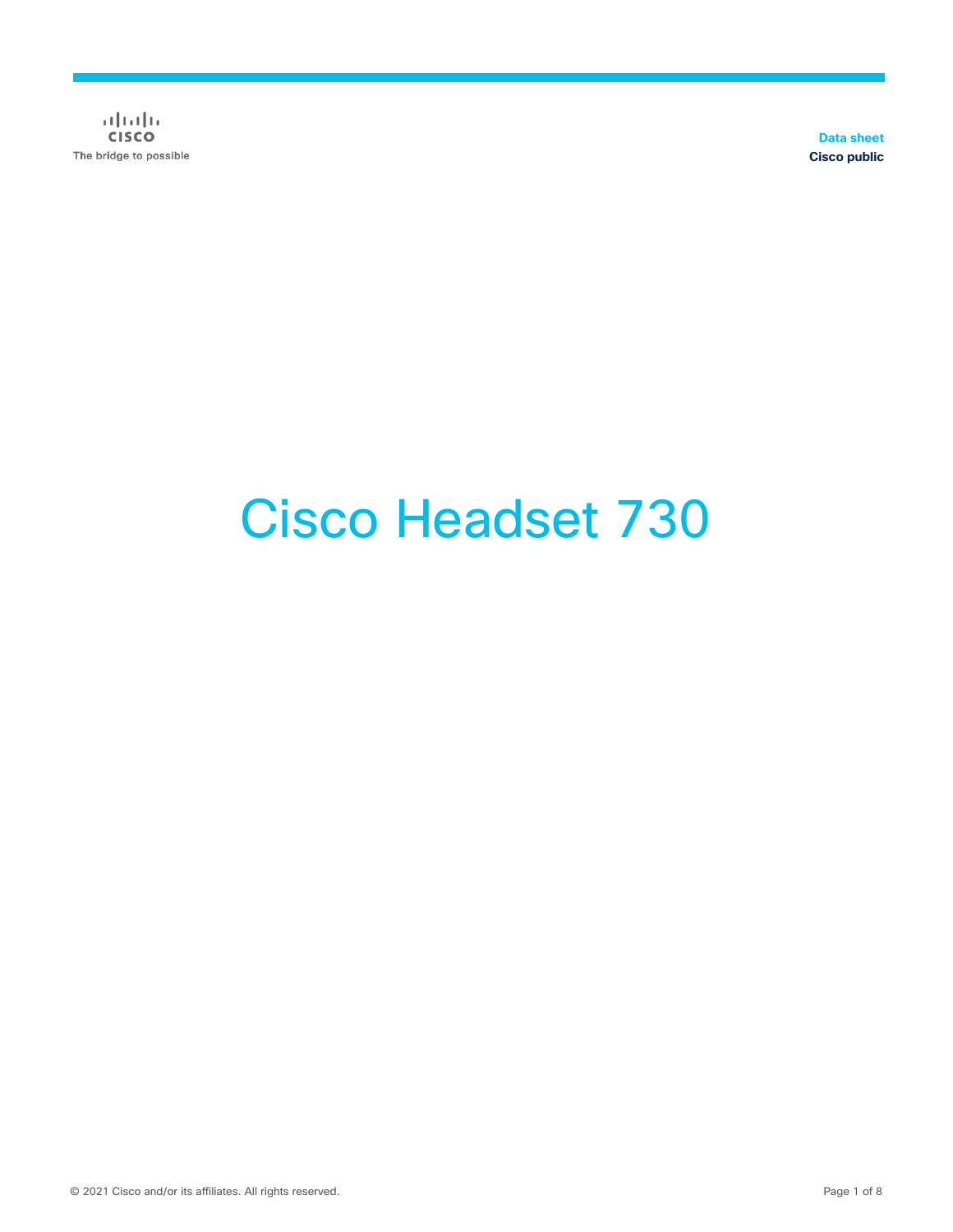# **Contents**

| <b>Product overview</b>            | 3              |
|------------------------------------|----------------|
| <b>Features and benefits</b>       | 3              |
| Compatibility                      | $\overline{4}$ |
| <b>Product specifications</b>      | $\overline{4}$ |
| Ordering information               | 6              |
| <b>Warranty information</b>        | $\overline{7}$ |
| Cisco environmental sustainability | 7              |
| <b>Cisco Capital</b>               | 7              |
| Call to action                     | 8              |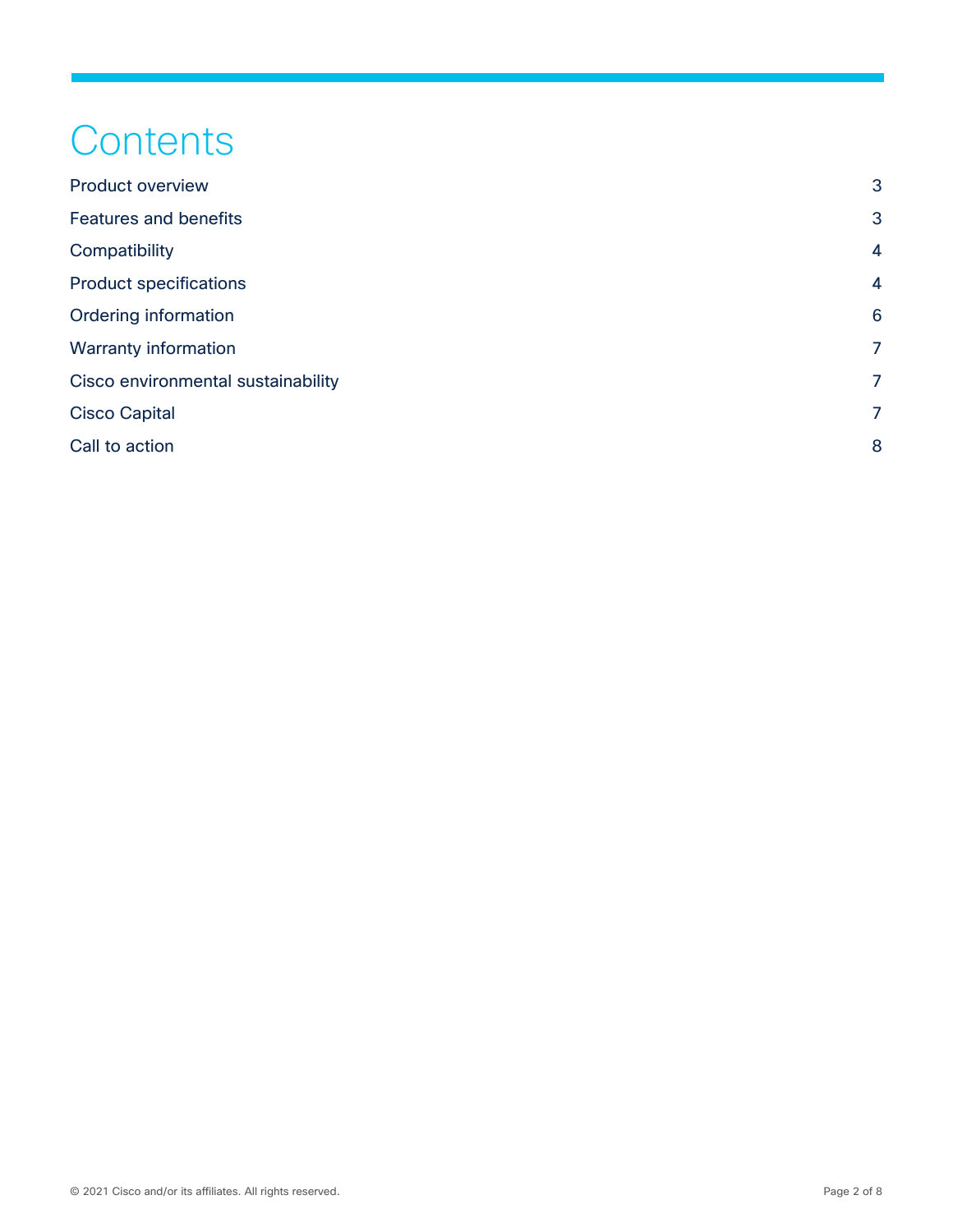The Cisco® Headset 730 is a premium Bluetooth® headset built for business, personal, and the journey between. These headsets are designed for mobile or office workers, enabling productivity in any environment with superior audio, adaptive noise cancellation, enterprise-grade security, and a sleek microphone design. Deep integrations with Cisco collaboration applications and devices allow for intuitive user experiences and intelligent IT headset management.

#### <span id="page-2-0"></span>Product overview

Our work environments and styles continue to evolve. We work in open environments that allow us to interact freely but rely heavily on computers and smartphones. Whether working at a desk, interacting with a team, or on the go, everyone must remain intently focused on work. That's why Cisco extended the seamless collaboration experience with the premium Cisco Headset 730, built for business, personal, and the journey between. Its professional design features Clear Voice technology, which delivers a superior audio experience in the office or on the go. This voice-honing, boom-less design easily transitions from business to personal use, enabling the user to stay connected in any environment.

The experience Cisco headsets provide when coupled with the Cisco collaboration platform is leading in the industry. Through deep integrations, we enable intuitive user experiences and intelligent headset management – through CUCM or Webex Control Hub. Our headset management platform gives administrators a single pane of glass to manage both the call control and devices at no additional cost. Advanced analytics and management features such as inventory management, remote configuration, and diagnostics allow an administrator to manage headsets and deploy them with minimal effort.

# <span id="page-2-1"></span>Features and benefits

| Feature                              | <b>Benefit</b>                                                                                                                                                          |
|--------------------------------------|-------------------------------------------------------------------------------------------------------------------------------------------------------------------------|
| <b>Clear Voice technology</b>        | Voice-honing, boom less technology coupled with adaptive noise cancellation,<br>background noise reduction, and side tone enabling, crystal clear audio. Anytime.       |
| Bluetooth <sup>®</sup> (5.0)         | Connect on the go to any device that supports Bluetooth. Simultaneously connect 2<br>Bluetooth devices plus 1 USB.                                                      |
| <b>Active Noise Cancellation</b>     | Switch between Noise Cancellation (NC) to focus in any environment or Ambient<br>(AMB) to easily collaborate with others.                                               |
| <b>Smart sensors</b>                 | Automatically play/pause music, answer calls, or mute your microphone with<br>contextual movements.                                                                     |
| Mute notification                    | Talking on mute? Receive a notification so you aren't talking to a muted mic during a<br>call.                                                                          |
| <b>On-ear buttons</b>                | Easy call and music controls.                                                                                                                                           |
| <b>Integrated Presence LED Light</b> | Automatic call presence or manual "Do Not Disturb" LED light.                                                                                                           |
| <b>Cisco Headsets mobile app</b>     | Configure and customize your headset for an exceptional experience. Easily adjust<br>equalizer settings, configure features, and discover all that your headset offers. |

| Table 1. | Features and benefits |  |
|----------|-----------------------|--|
|          |                       |  |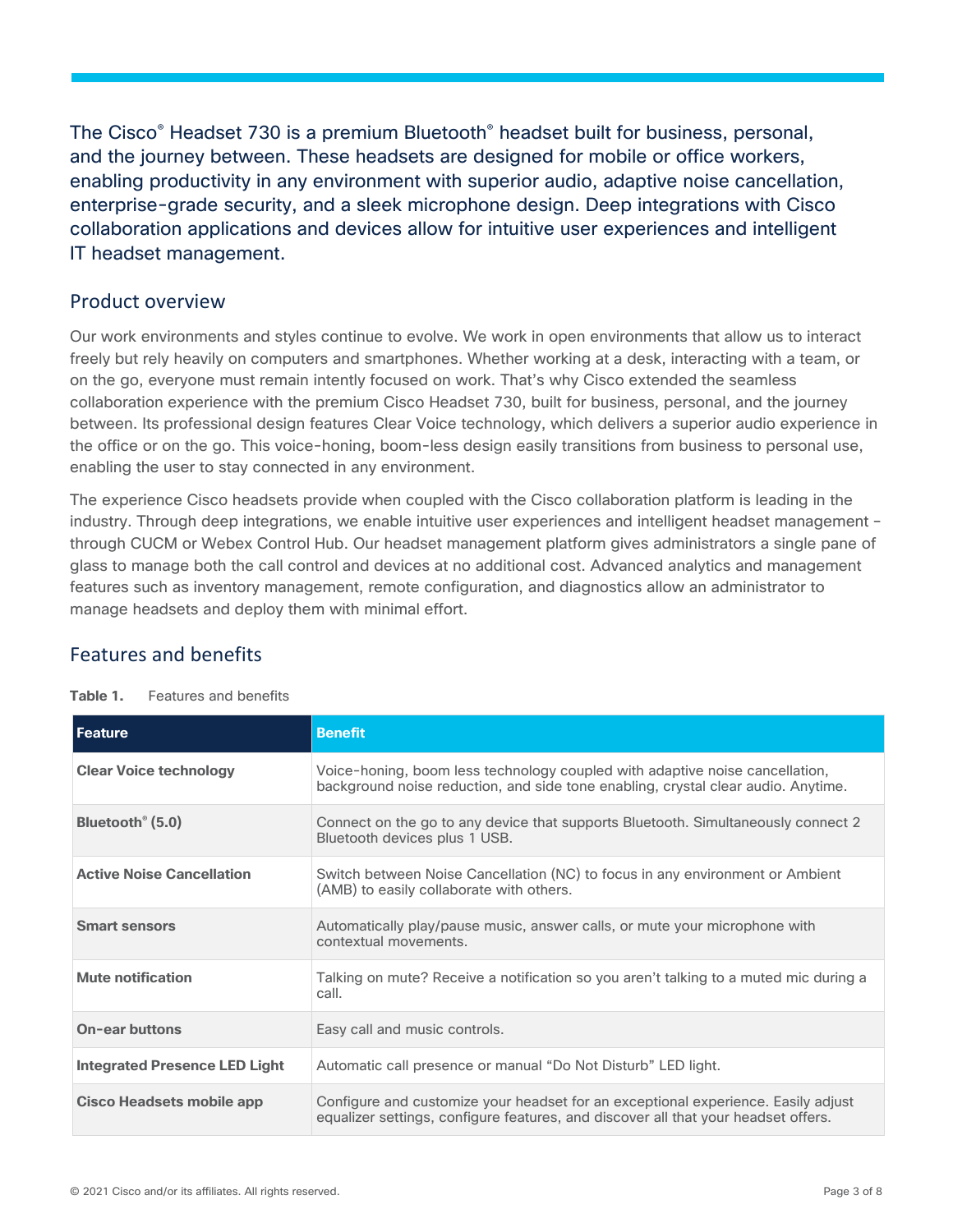| l Feature                                     | <b>Benefit</b>                                                                                                                                                                                                    |
|-----------------------------------------------|-------------------------------------------------------------------------------------------------------------------------------------------------------------------------------------------------------------------|
| Enterprise-grade security                     | Industry-first hardware and software protection to help communications stay secure.                                                                                                                               |
| Intelligent, integrated headset<br>management | Manage all Cisco endpoints, apps, and headsets from a single platform. No additional<br>software or service fees are required. Enjoy simple IT headset management to deploy,<br>monitor, and troubleshoot issues. |
| <b>Two Headset Finishes</b>                   | Available in platinum or carbon black finish.                                                                                                                                                                     |

#### <span id="page-3-0"></span>Compatibility

For compatibility information with Cisco IP Phone, Cisco Webex Desk Series, Cisco Jabber, Cisco Webex Teams, and Cisco Webex Meetings, please refer to Cisco Headset [Compatibility](https://www.cisco.com/c/en/us/td/docs/voice_ip_comm/cuipph/Headsets/Compatibility_Guide/n500_b_headset-compatibility/n500_b_headset-compatibility_chapter_01.html) Guide for details.

#### <span id="page-3-1"></span>Product specifications

| Table 2. |  | <b>Product specifications</b> |
|----------|--|-------------------------------|
|----------|--|-------------------------------|

| <b>Connectivity</b>             | <b>Description</b>                                                                                                                                                                                                                                                                                                                                                                               |
|---------------------------------|--------------------------------------------------------------------------------------------------------------------------------------------------------------------------------------------------------------------------------------------------------------------------------------------------------------------------------------------------------------------------------------------------|
| <b>Connectivity options</b>     | Bluetooth, USB-A, and 3.5 mm <sup>*</sup> (audio only)                                                                                                                                                                                                                                                                                                                                           |
| <b>Simultaneous connections</b> | 2 Bluetooth + 1 USB                                                                                                                                                                                                                                                                                                                                                                              |
| <b>Bluetooth codecs</b>         | SBC, AAC, Qualcomm <sup>®</sup> aptX <sup>™</sup> and aptX HD audio<br>Qualcomm aptX is a product of Qualcomm Technologies, Inc. and/or its subsidiaries. Qualcomm<br>is a trademark of Qualcomm Incorporated, registered in the United States and other countries.<br>aptX is a trademark of Qualcomm Technologies International, Ltd., registered in the United<br>States and other countries. |
| <b>Bandwidth</b>                | • Narrowband (8 kHz)<br>• Wideband (16 kHz)<br>• Full band (48KHz)                                                                                                                                                                                                                                                                                                                               |
| Range                           | 65 meters (213 feet)                                                                                                                                                                                                                                                                                                                                                                             |
| <b>Bluetooth profiles</b>       | Headset Profile (HSP), Hands-Free Profile (HFP), Audio/Video Remote Control Profile<br>(AVRCP), Advanced Audio Distribution Profile (A2DP)                                                                                                                                                                                                                                                       |
| <b>Bluetooth version</b>        | 5.0                                                                                                                                                                                                                                                                                                                                                                                              |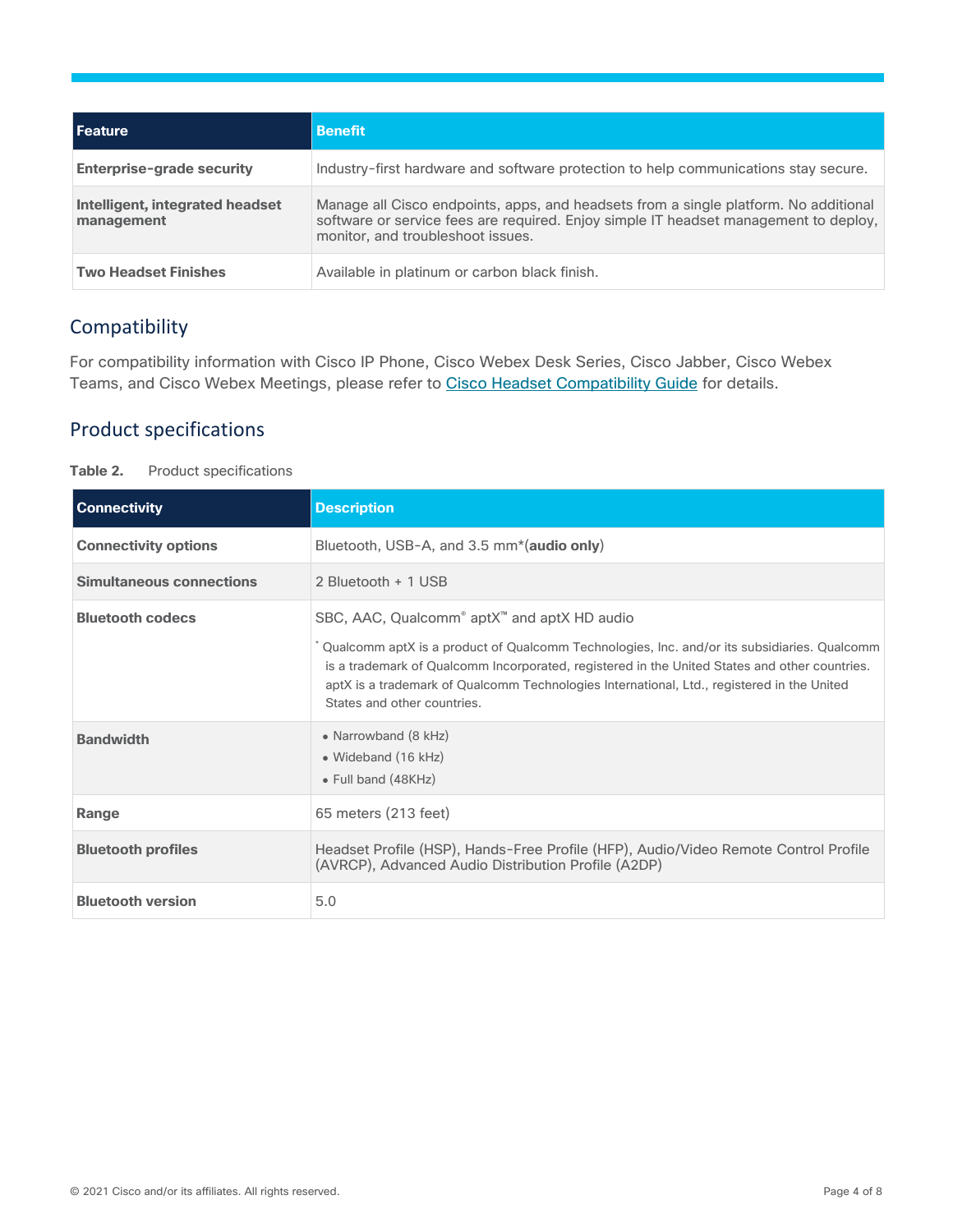| <b>Audio</b>                     | <b>Description</b>                                                                                                                                                                                                                                                                     |
|----------------------------------|----------------------------------------------------------------------------------------------------------------------------------------------------------------------------------------------------------------------------------------------------------------------------------------|
| <b>Active noise cancellation</b> | Hybrid 4-microphone with three noise cancellation modes.<br>• Adaptive: Noise cancellation automatically adjusts based on your environment<br>• Manual: Noise cancellation level specified in the Cisco Headsets app<br>• Ambient: Ability to hear conversations in user's environment |
| <b>Voice activated AI</b>        | Access Google Assistant, Siri, or Cortana                                                                                                                                                                                                                                              |
| <b>Hearing protection</b>        | Acoustic shock protection from sounds louder than 118 dB (A)                                                                                                                                                                                                                           |
| <b>Microphone type</b>           | The microphone uplink solution consists of 2 directional Electret Condenser<br>Microphones (ECMs), uniquely integrated to minimize undesired noise, enhance the<br>user's voice, and cancel background talkers                                                                         |
| <b>Microphone directionality</b> | Unidirectional                                                                                                                                                                                                                                                                         |
| Microphone frequency response    | 80 to 6800 Hz                                                                                                                                                                                                                                                                          |
| <b>Speaker configuration</b>     | <b>Stereo</b>                                                                                                                                                                                                                                                                          |
| <b>Speaker size</b>              | $40 \text{ mm}$                                                                                                                                                                                                                                                                        |
| <b>Speaker impedance</b>         | 32 ohms                                                                                                                                                                                                                                                                                |
| <b>Speaker bandwidth</b>         | 20 Hz to 20 kHz                                                                                                                                                                                                                                                                        |

| <b>Battery</b>       | <b>Description</b>                          |
|----------------------|---------------------------------------------|
| <b>Talk time</b>     | Up to 20 hours with Noise Cancellation (NC) |
| Listen time          | Up to 25 hours with Noise Cancellation (NC) |
| <b>Charging time</b> | 2.5 hours                                   |
| <b>Quick charge</b>  | 1 hour with 10 minutes of charge time       |

| Security             | <b>Description</b>                                                                                                                                  |
|----------------------|-----------------------------------------------------------------------------------------------------------------------------------------------------|
| Image authentication | Ensures only images encrypted by Cisco AES-128 bit key are allowed                                                                                  |
| <b>Secure Boot</b>   | Ensures only authentic Cisco image can run on the device. Image is encrypted with<br>Cisco AES-128 bit key and digests are calculated using AES-CCM |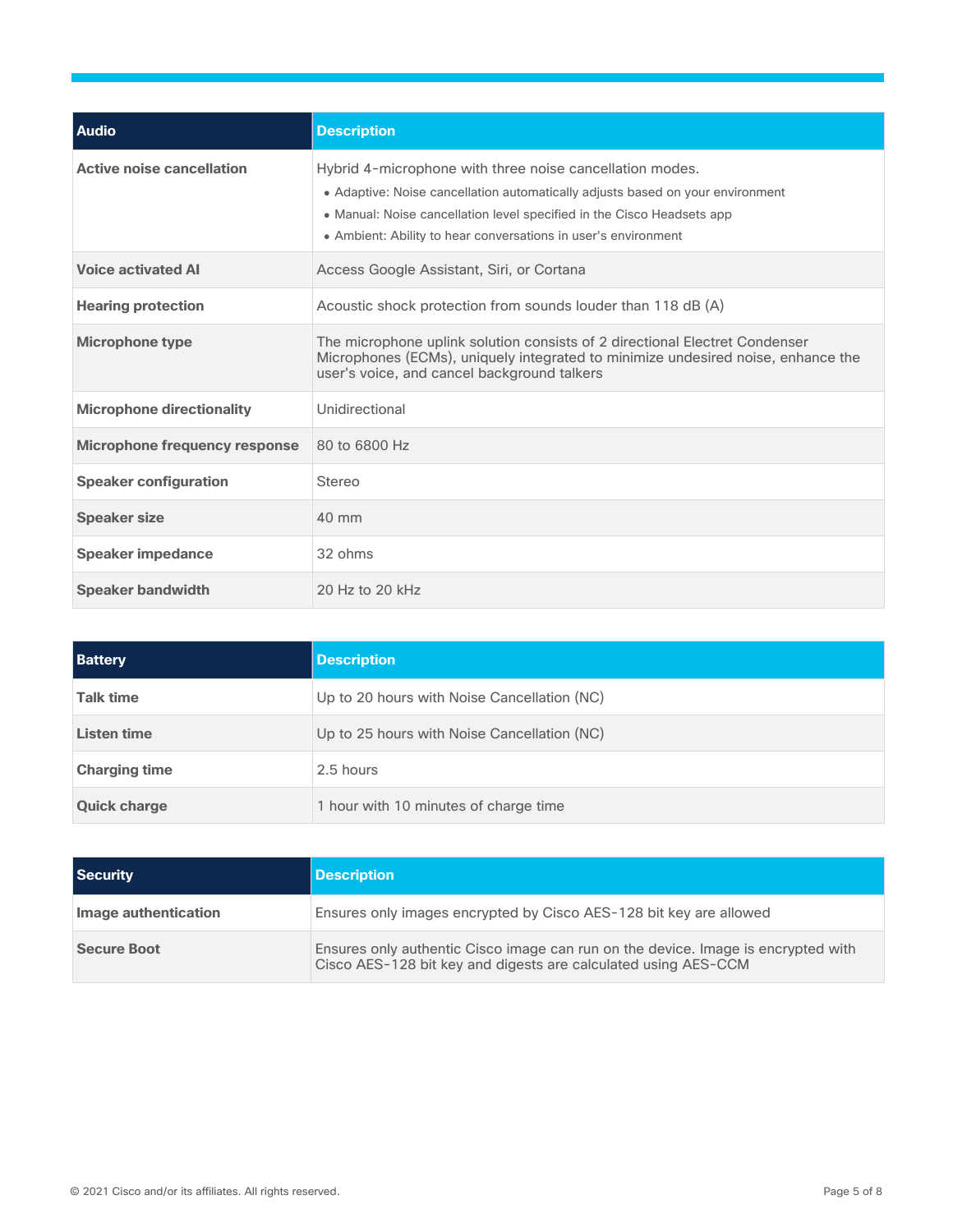

# <span id="page-5-0"></span>Ordering information

**Table 3.** Ordering information

| <b>Part number</b>   | <b>Product Name</b>                         | <b>Box Content</b>                                                                                   |
|----------------------|---------------------------------------------|------------------------------------------------------------------------------------------------------|
| HS-WL-730-BUNA-P     | Headset Platinum color bundle               | Platinum headset with travel case, USB HD adapter, USB<br>A and 3.5mm connectors                     |
| HS-WL-730-BUNA-C     | Headset Black color bundle                  | Carbon black headset with travel case, USB HD adapter,<br>USB A and 3.5mm connectors                 |
| HS-WL-730-BUNAS-P    | Headset Platinum color with stand<br>bundle | Platinum headset with travel case, USB HD adapter,<br>charging stand, USB A and 3.5mm connectors     |
| HS-WL-730-BUNAS-C    | Headset Black color with stand<br>bundle    | Carbon black headset with travel case, USB HD adapter,<br>charging stand, USB A and 3.5mm connectors |
| $HS-WL-730-DSKCH-A=$ | <b>Charging Stand</b>                       | Charging Stand only                                                                                  |
| HS-WL-700-BA-USBA=   | USB HD Adapter                              | USB A HD Adapter only                                                                                |
| $HS-WL-730-EC4-C=$   | Ear cushion spares - Carbon Black           | Replacement Carbon Black ear pads (4-pack)                                                           |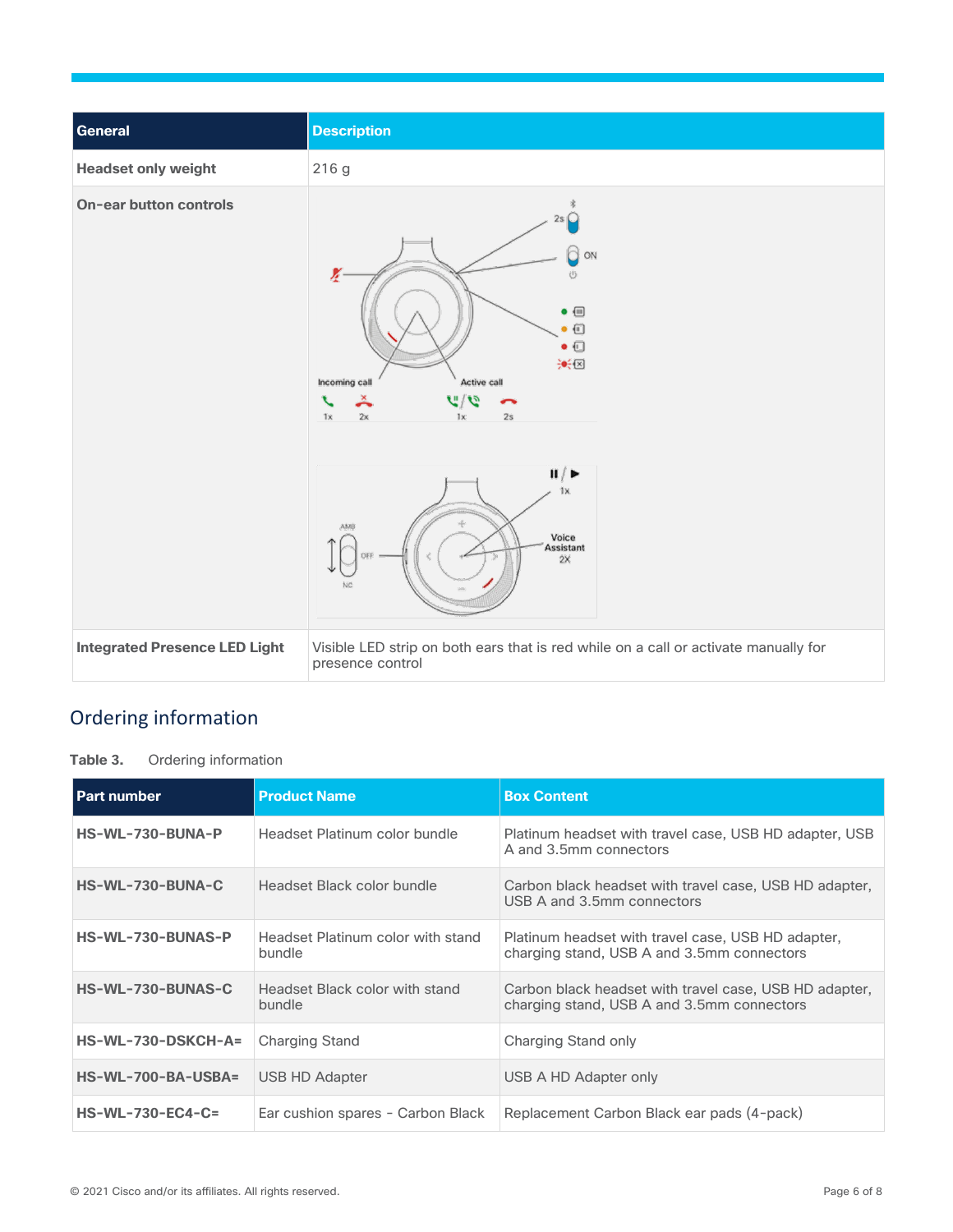| <b>Part number</b>        | <b>Product Name</b>           | <b>Box Content</b>                              |
|---------------------------|-------------------------------|-------------------------------------------------|
| $HS-WL-730-EC4-P=$        | Ear cushion spares - Platinum | Replacement Platinum ear pads (4-pack)          |
| <b>HS-WL-700-CBLKITC=</b> | USB C Accessory kit           | USB C to C cable (1.27m) and USB A to C adapter |

### <span id="page-6-0"></span>Warranty information

The Cisco Headset 730 has a one-year limited liability warranty.

#### <span id="page-6-1"></span>Cisco environmental sustainability

Information about Cisco's environmental sustainability policies and initiatives for our products, solutions, operations, and extended operations or supply chain is provided in the "Environment Sustainability" section of Cisco's Corporate Social [Responsibility](https://www-1.compliance2product.com/c2p/getAttachment.do?code=YM6Y0yThdO6Wj1FxxYPYfUG2dtFkTeFWGpzLRO8tcURFEifUCRV403Tq2ZMWP6Ai) (CSR) Report.

Reference links to information about key environmental sustainability topics (mentioned in the "Environment Sustainability" section of the CSR Report) are provided in the following table:

| Sustainability topic                                                                                               | Reference        |
|--------------------------------------------------------------------------------------------------------------------|------------------|
| Information on product material content laws and regulations                                                       | <b>Materials</b> |
| Information on electronic waste laws and regulations, including products, batteries, and packaging WEEE compliance |                  |

Cisco makes the packaging data available for informational purposes only. It may not reflect the most current legal developments, and Cisco does not represent, warrant, or guarantee that it is complete, accurate, or up to date. This information is subject to change without notice.

# <span id="page-6-2"></span>Cisco Capital

#### **Flexible payment solutions to help you achieve your objectives**

Cisco Capital makes it easier to get the right technology to achieve your objectives, enable business transformation and help you stay competitive. We can help you reduce the total cost of ownership, conserve capital, and accelerate growth. In more than 100 countries, our flexible payment solutions can help you acquire hardware, software, services and complementary third-party equipment in easy, predictable payments. Learn [more.](https://www.cisco.com/go/financing)